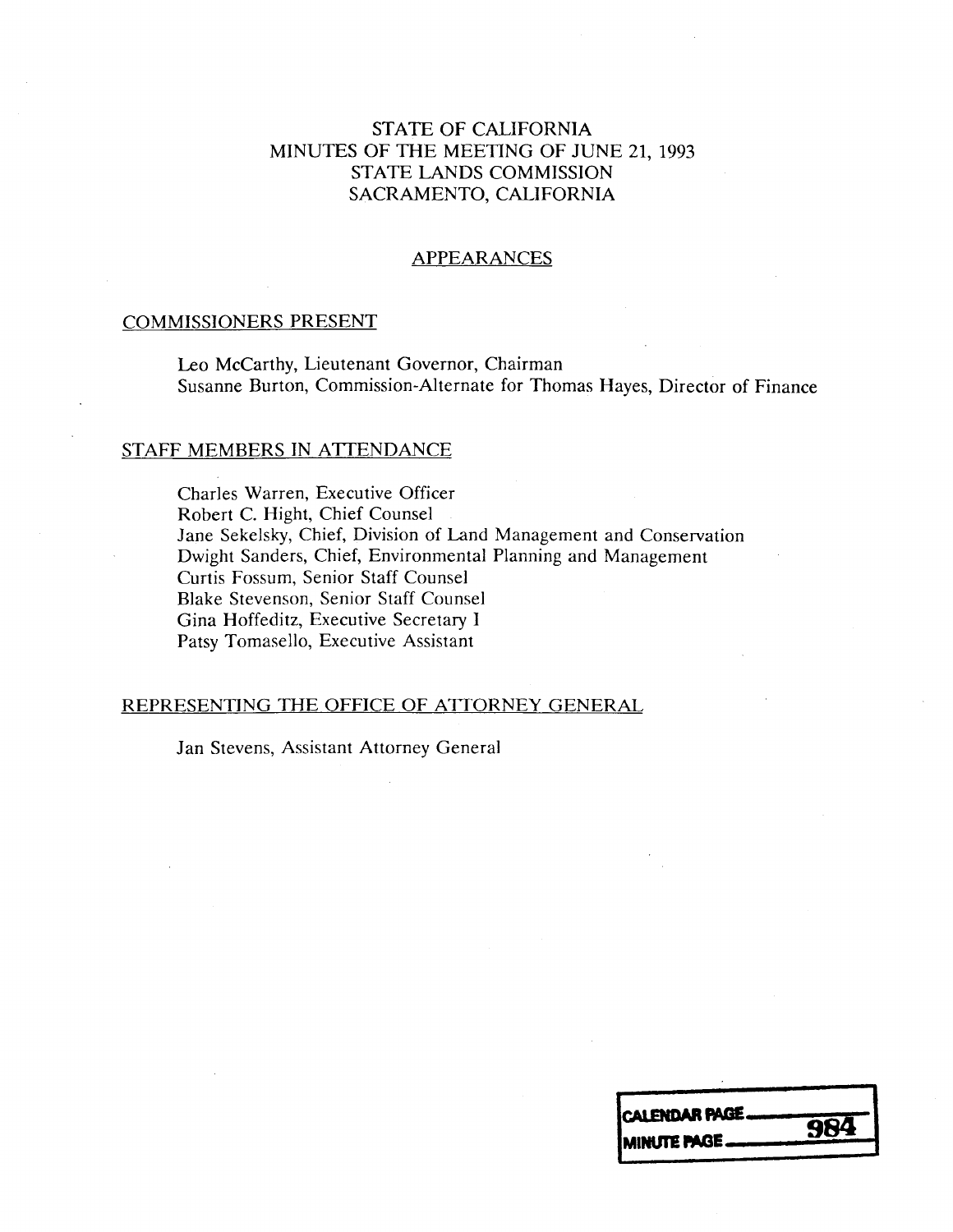## MINUTES OF THE STATE LANDS COMMISSION MEETING OF JUNE 21, 1993

The regular meeting of the State Lands Commission was called to order by Chairman Leo Mccarthy at 10:00 a.m. in Room 113 of the State Capitol, Sacramento, California.

The minutes of the meeting of April 28, 1993, were approved as presented.

| <b>CALENDAR PAGE.</b> |     |
|-----------------------|-----|
| <b>IMINUTE PAGE.</b>  | 985 |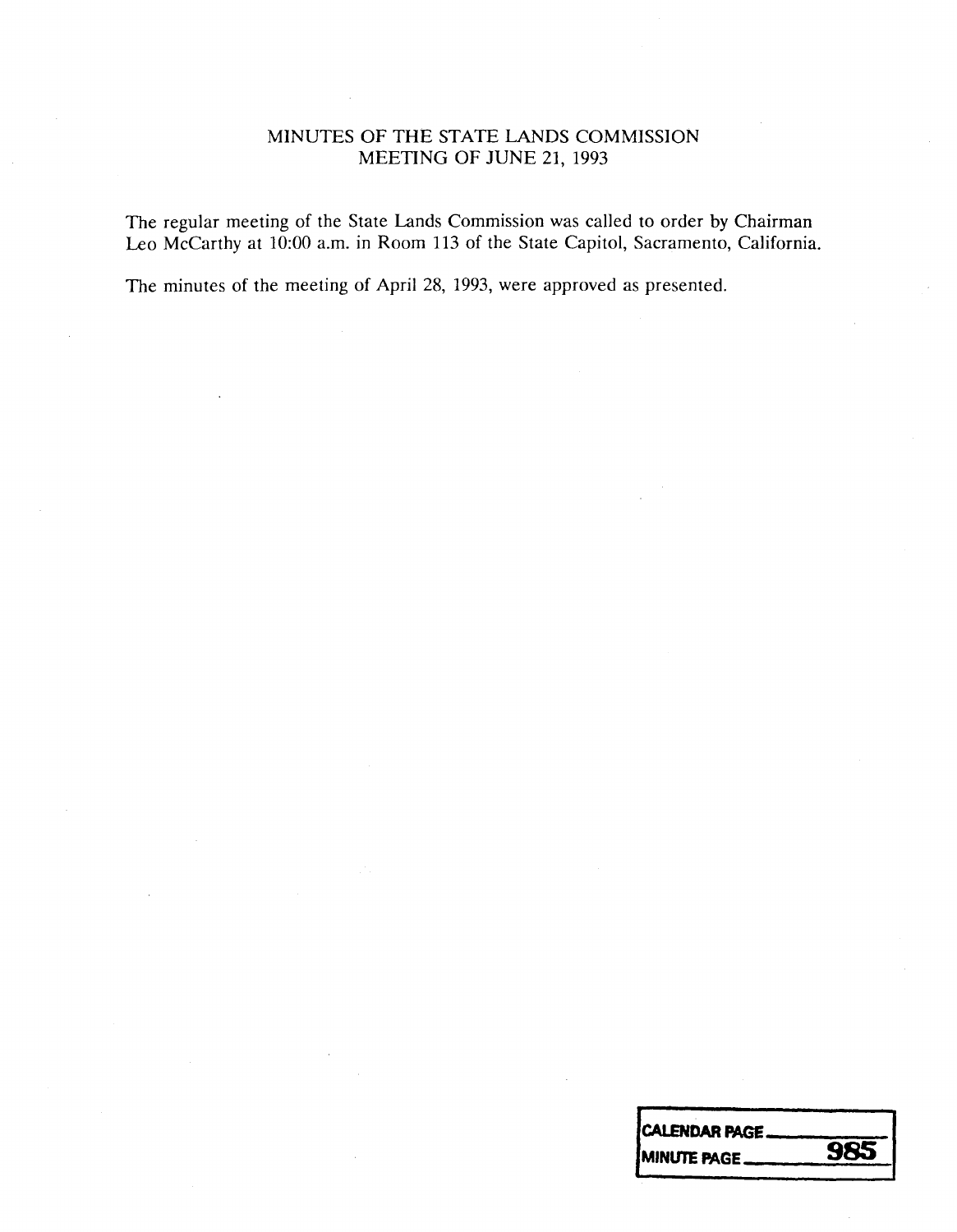## RECORD OF ACTION TAKEN BY THE STATE LANDS COMMISSION MEETING OF JUNE 21, 1993

During the meeting the recommendation of the staff relative to Calendar Items CO1- CO2, CO4-CO5, CO7-C12 and 13-14 were adopted as resolutions of the Commission by unanimous vote.

Calendar Items CO3 and CO6 were withdrawn from the agenda prior to the meeting.

| ICALENDAR PAGE __ |            |
|-------------------|------------|
| IMINUTE PAGE ___  | <b>986</b> |